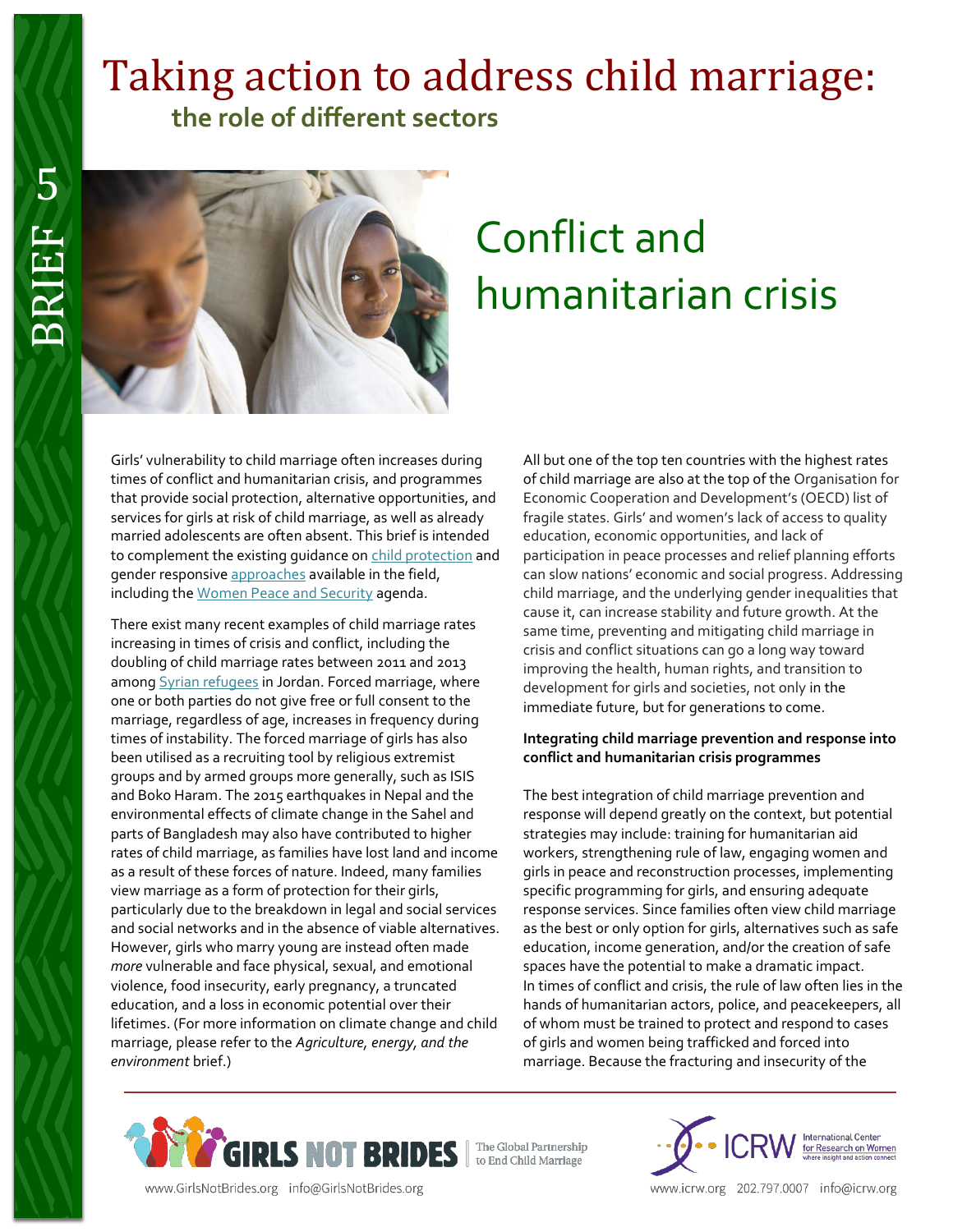

#### **Taking action to address child marriage: the role of different sectors Conflict and humanitarian crisis**

5 BRIEF

Family and community structure can drive child marriage<br>during conflict and crisis, programmes should include<br>efforts to keep family units and ethnic and tribal groups<br>together. Women and girls best understand their own<br>Sa family and community structure can drive child marriage during conflict and crisis, programmes should include efforts to keep family units and ethnic and tribal groups together. Women and girls best understand their own needs; therefore they should be at the centre of decisionmaking processes and disaster response efforts so that such efforts accurately reflect these needs. Reporting and response mechanisms to child marriage are vital to address the issue. Women and girls should be part of conflict monitoring/early warning, peace processes and Disarmament, Demobilisation, Rehabilitation and Reintegration (DDRR) efforts as outlined by the UN Resolutions on Women, Peace and Security. Within each of these child marriage should be a factor teams are trained on, looking for and able to design prevention and response efforts to address.

Programmes should create safe spaces for married and atrisk girls to gather, form social networks, gain peer support, and access resources and information, which can be transformative for girls. Girls often lack such opportunities, but this is especially true in times of conflict and crisis. Educational, economic, and social programmes that offer alternatives to child marriage can safeguard girls and give them safe places to turn to in times of danger. Quality, safe education, particularly in secondary school, can be a powerful alternative to child marriage. To ensure girls and their families feel secure in sending girls to school, programmes need to consider risk mitigation strategies to ensure safe passage to, from, and in school, such as lighting and access to sex-specific toilets and feminine hygiene products. Finally, information and services including legal support, violence interventions, mental health, family planning and sexual and reproductive health must be available to married girls.

#### **Ensuring access to response services**

Humanitarian health response services also have a significant role to play, and should consider the unique needs of adolescent girls, particularly with regard to their psychosocial and sexual and reproductive health. This includes prioritising protection programmes such as those that provide access to psychosocial care provided by social workers, counsellors, educators, and health practitioners who intervene, report, and rehabilitate children, youth, and families who are at risk or are victims of child marriage. Adolescent girls often lack information on sexual, reproductive, maternal and child health, and nutrition, and pregnant adolescents are at high risk of maternal complications, including obstetric fistula. (For more information, please see the *Health* brief.)

- Safety and protection mechanisms
- Safe spaces
- Involve women and girls in designing response efforts
- Safe, accessible, and quality schools
- **Income-generation opportunities**
- Sexual and reproductive health and psychosocial services and counselling
- **Strengthen legal frameworks**
- **Engaging women and girls in the peace process**

#### **Programme examples**

#### The *[Girls in Risk Reduction Leadership](http://acds.co.za/index.php?page=girrl) (GIRRL)*

Project in Lesotho, Malawi, Zambia, and Zimbabwe engaged girls in a participatory process of identifying risks and vulnerabilities both in their everyday lives and in the hypothetical context of a disaster such as a flood. CARE and the African Center for Disaster Studies (ACDS), with support from USAID and OFDA, piloted GIRRL from 2012 to 2013. The programme also engaged community leaders and existing disaster riskreduction planning structures to inform them of the added vulnerabilities faced by girls. Though this programme was not specifically designed to address child marriage, disaster preparedness programmes like this one could incorporate child marriage by engaging already-married girls, explicitly discussing child marriage when identifying risks in humanitarian crisis situations, and measuring the prevalence of marriage and shifting dynamics of marriage formation and relationships among participants.

#### The *[Protecting and Empowering Displaced](https://womensrefugeecommission.org/programs/adolescent-girls/protection-empowerment)*

*[Adolescent Girls Initiative](https://womensrefugeecommission.org/programs/adolescent-girls/protection-empowerment)* works with girls ages 10-16 in refugee camps in Ethiopia, Tanzania, and Uganda. Implemented by the Women's Refugee Commission, the aim is to increase access to school, safe spaces, health services, and financial literacy courses, based on the local context and needs. The programme targets girls who are already married or mothers in Tanzania and out-of-school girls in Uganda. The programme provides vulnerable girls in postconflict settings with social networks, skills, and alternative opportunities to address child marriage*.* Although the endline results are not yet available, the programme evaluation will include child marriage indicators related to education, marriage, and sex.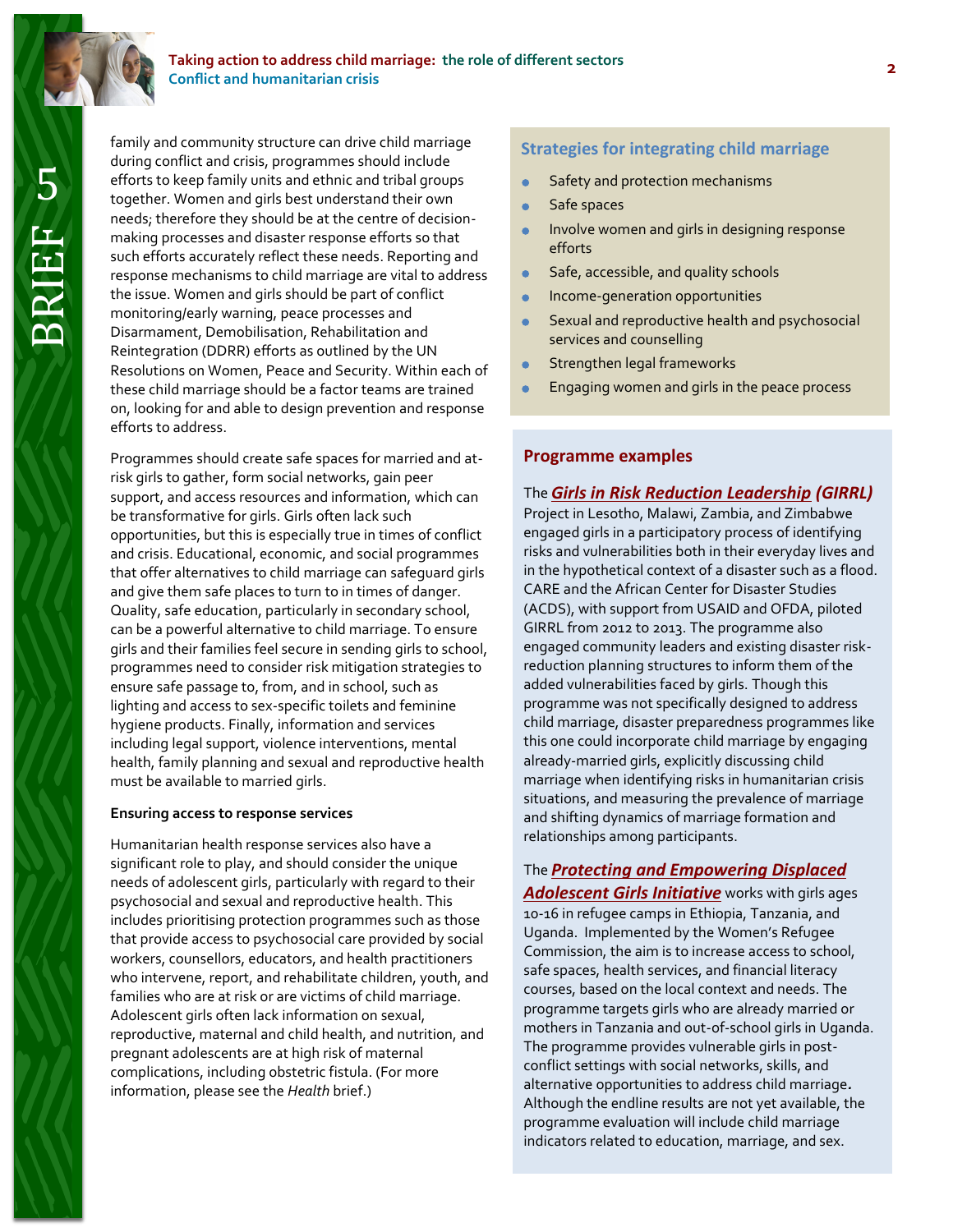

#### **Monitoring and evaluation: illustrative examples**

An initial and powerful way to integrate child marriage prevention and response into programming is by measuring changes related to child marriage, learning how these changes impact other programme areas, and then adjusting programming accordingly. The following are sample indicators that can be used in conflict and humanitarian crisis programmes to understand child marriage-related impacts. For a more complete list of indicators, please refer to the [USAID Child, Early, and Forced Marriage Resource Guide](https://www.usaid.gov/what-we-do/gender-equality-and-womens-empowerment/child-marriage) or *Girls Not Brides'* [Measuring Progress:](http://www.girlsnotbrides.org/these-indicators-will-help-measure-your-progress-towards-ending-child-marriage/) recommended indicators.

### **Monitoring and evaluation: illustrative indicators**

| Indicator                                                                                                                                                            | Data source and notes                                        |
|----------------------------------------------------------------------------------------------------------------------------------------------------------------------|--------------------------------------------------------------|
| Extent to which violations of girls' human rights are<br>reported, referred, and investigated (by human rights<br>bodies, police, or other entities as appropriate). | A survey of individuals in the target population.            |
| Extent to which measures to protect girls' human rights<br>are included in peacekeeper and police directives.                                                        | Review law and policy documents within target jurisdictions. |
| Extent to which measures to protect girls' human rights<br>are included in national security policy frameworks.                                                      | Review national security policy frameworks.                  |
| Existence of child-friendly safe spaces in a community<br>during the assessment phase.                                                                               | A survey of the target population                            |
| Existence of child-friendly multi-sectoral services for<br>child survivors of gender-based violence                                                                  | A survey of the target population                            |
| Ratio of girls and boys in child-friendly community<br>spaces                                                                                                        | Organisational record review, disaggregated by sex and age   |